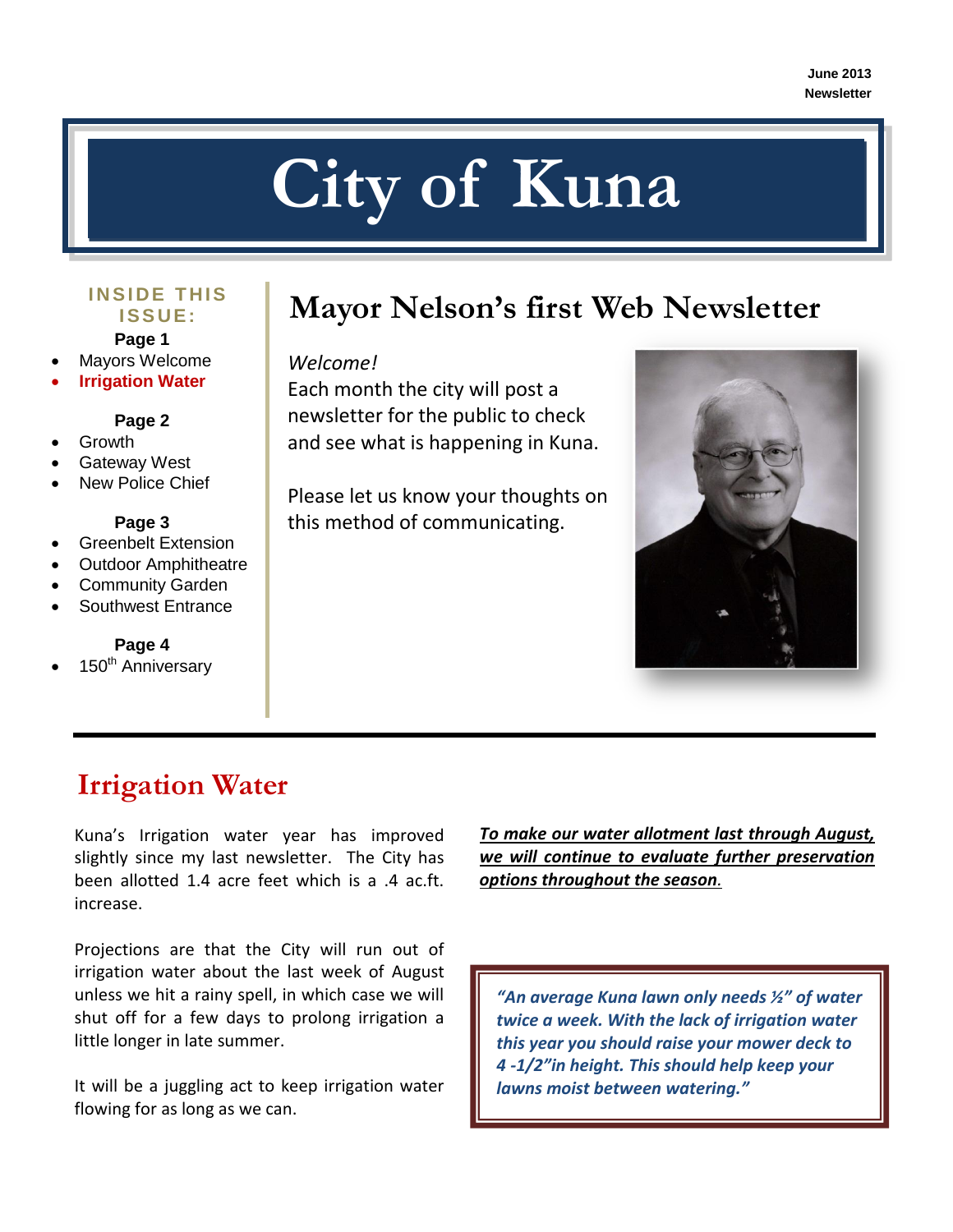#### **Growth**

For more information on the Ridley's Family Market please visit their website at:

**www.shopridleys.com**

For maps, alternative routes and lists of contractors and other information on the Idaho Power Gateway West Transmission Project please go to:

**www.gatewaywestproje ct.com/**



The Kuna Chamber of Commerce and City have combined our economic development committees into one and will jointly work on attracting new business and expanding current businesses.

Our Community is still growing. Since my last newsletter Ridley's and Ace Hardware are building, 14 housing permits have been issued and 22 other permits issued, so things are happening. We will soon start the process to move our designated industrial zone to the far east of the city along the railroad by Cloverdale Road. I am hopeful businesses will locate there that will generate good jobs for Kuna.

#### **Gateway West**

The large 500kV line called Gateway West has been moved into the southern part of the city of Kuna where it does not belong. Can you imagine living in the shadow of huge electrical towers and power lines? We are working with the Governor and Congressional delegation to move those lines back out of our city.

### **New Police Chief**



Kuna Chief Kody Aldrich has been reassigned into the Ada County Sheriff's main office and **Chief Justin Dusseau** has been assigned as Kuna's new interim Chief.

We wish him well as he addresses the strengths and weaknesses of a growing community. Please make it a point to drop by and get acquainted with Chief Dusseau.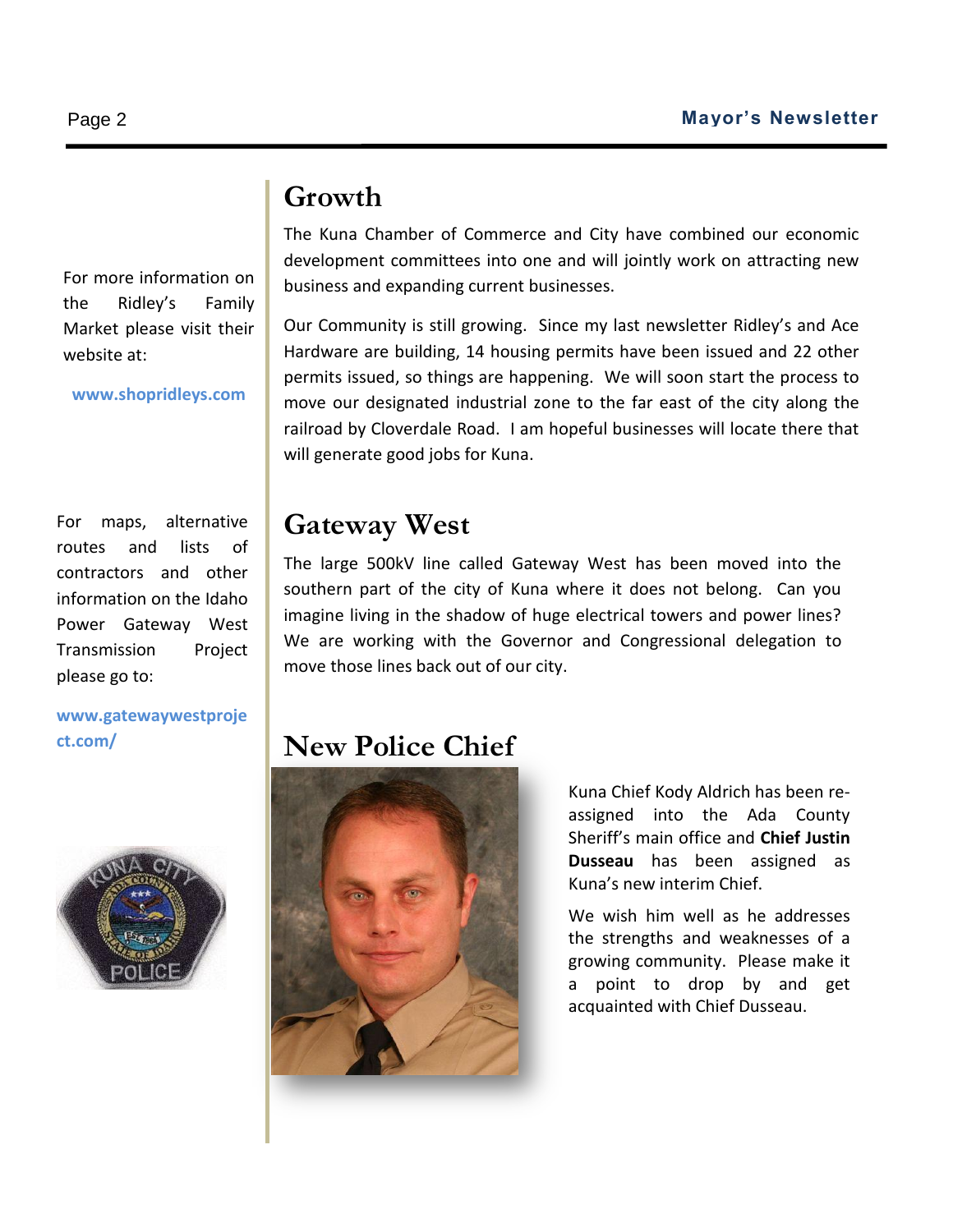### **Greenbelt Expansion**

The extension of the greenbelt will begin in July with the burning off of the dried grass, weeds and brush along the section from Swan Falls Road to Orchard. That will be followed with clean up of trash and putting trails across the section. Some brush will be cut and removed and the area will be prepared for installing sprinklers and planting. Anyone wanting to help create this historic part of the greenbelt should call Bobbie Withrow at 573- 7668 and volunteer.

## **Community Garden**

The community garden is planted, and a new white picket type fence has been installed. If you haven't been bye, stop in and take a look. Lots of things growing and you get a good feel by observing what can be done when the community pulls together.

## **Outdoor Amphitheatre**

We currently have four Eagle Scouts that are working on creating an amphitheatre along our greenbelt southwest of the Kuna City baseball fields. These young men are designing and constructing the amphitheatre to make it a monument to veterans as well as a functional outdoor amphitheater where plays and presentations of all kinds can be made in the great outdoors along a beautiful stretch of Kuna's greenbelt. We are truly excited about the project and would ask the community to turn out and help these young men as they create a lasting monument and beautiful tribute to our city and our veterans.

## **Southwest Entrance into Kuna**

The southwest entrance to Kuna on Bridge Street is being scheduled for improvements up and beautification. The island will be landscaped, green belt finished, bridge refurbished and the area beautified so that the entrance will look nice. The City feels it is timely for a community of 16,000 people to spruce up and look as attractive as possible. It will lift all of our spirits as we improve our surroundings and help our economy.

For more information on the Future Greenbelt Extension, Community Garden, the New Outdoor Amphitheatre or any other Park in Kuna, please contact:

#### **Bobby Withrow**

Parks Supervisor (208) 573-7668 **bobby@cityofkuna.com**

#### **New City Website!**

**www.kunacity.id.gov**

**Live on June 1, 2013**